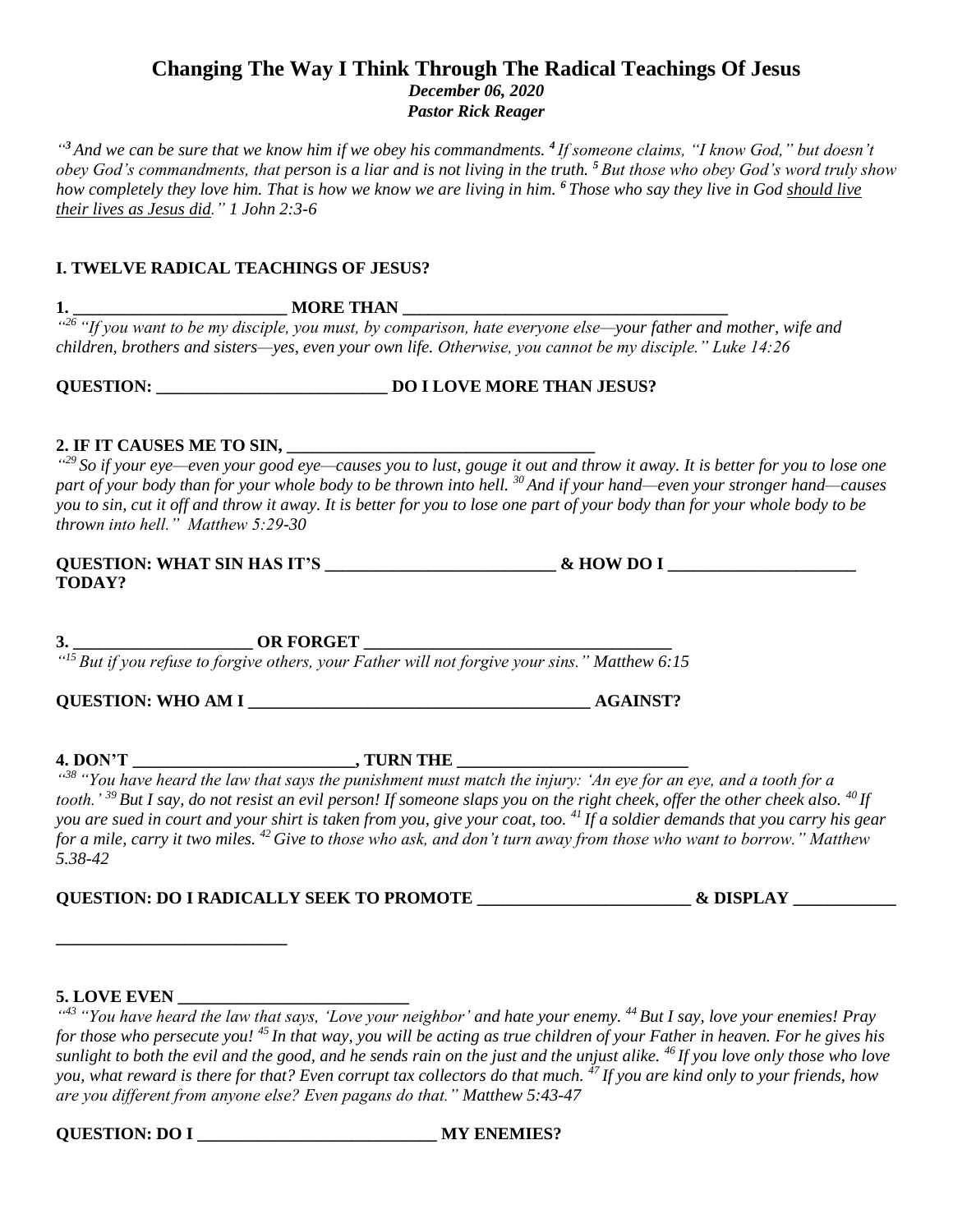#### **6. \_\_\_\_\_\_\_\_\_\_\_\_\_\_\_\_\_\_\_\_\_\_\_\_\_\_\_\_\_\_\_\_\_\_\_\_\_\_\_\_\_\_\_\_\_\_\_\_\_\_\_\_\_\_\_\_\_\_\_\_\_\_\_\_, AND FOLLOW JESUS**

*" <sup>59</sup> He said to another person, "Come, follow me." The man agreed, but he said, "Lord, first let me return home and bury my father." <sup>60</sup> But Jesus told him, "Let the spiritually dead bury their own dead! Your duty is to go and preach about the Kingdom of God." <sup>61</sup> Another said, "Yes, Lord, I will follow you, but first let me say good-bye to my family." <sup>62</sup> But Jesus told him, "Anyone who puts a hand to the plow and then looks back is not fit for the Kingdom of God." Luke 9:59-62*

*" <sup>33</sup> So you cannot become my disciple without giving up everything you own." Luke 14:33*

*" <sup>24</sup> Then Jesus said to his disciples, "If any of you wants to be my follower, you must give up your own way, take up your cross, and follow me. <sup>25</sup> If you try to hang on to your life, you will lose it. But if you give up your life for my sake, you will save it. <sup>26</sup> And what do you benefit if you gain the whole world but lose your own soul?[\[a\]](https://www.biblegateway.com/passage/?search=Matthew%2016%3A24-26&version=NLT#fen-NLT-23675a) Is anything worth more than your soul?" Matthew 16:24-26*

## **QUESTION: HAVE I GIVEN OVER \_\_\_\_\_\_\_\_\_\_\_\_\_\_\_\_\_\_\_\_\_\_\_\_\_\_\_\_\_\_\_\_\_\_\_\_\_\_\_\_\_\_\_\_\_\_\_\_\_\_ TO JESUS**

#### **7. DON'T BE CONCERNED WITH \_\_\_\_\_\_\_\_\_\_\_\_\_\_\_\_\_\_\_\_\_\_\_\_\_\_, \_\_\_\_\_\_\_\_\_\_\_\_\_\_\_\_\_\_\_\_\_\_\_\_\_\_\_\_\_\_\_\_\_\_\_\_\_\_ INSTEAD**

*" <sup>31</sup> "So don't worry about these things, saying, 'What will we eat? What will we drink? What will we wear?' <sup>32</sup> These things dominate the thoughts of unbelievers, but your heavenly Father already knows all your needs. <sup>33</sup> Seek the Kingdom of God above all else, and live righteously, and he will give you everything you need." Matthew 6:31-33*

## **QUESTION: AM I TRULY SEEKING GOD AND HIS KINGDOM \_\_\_\_\_\_\_\_\_\_\_\_\_\_\_\_\_\_\_\_\_\_\_\_\_\_\_\_\_\_\_\_\_\_\_\_\_\_?**

### **8. CHOOSE ONE: \_\_\_\_\_\_\_\_\_\_\_\_\_\_\_\_\_\_\_\_\_\_\_\_\_\_\_\_\_\_\_\_\_\_\_**

*" <sup>24</sup> "No one can serve two masters. For you will hate one and love the other; you will be devoted to one and despise the other. You cannot serve God and be enslaved to money." Matthew 6:24*

**QUESTION: WHAT CONSUMES MY \_\_\_\_\_\_\_\_\_\_\_\_\_\_\_\_\_\_\_\_\_\_\_\_ & DRIVES MY \_\_\_\_\_\_\_\_\_\_\_\_\_\_\_\_\_\_\_\_\_\_\_\_?**

| <b>QUESTION: WHAT CONSUMES MY</b> |  |
|-----------------------------------|--|
|-----------------------------------|--|

# **9. CARE FOR \_\_\_\_\_\_\_\_\_\_\_\_\_\_\_\_\_\_\_\_\_\_\_\_\_\_\_\_\_\_\_\_\_\_\_ OR FACE \_\_\_\_\_\_\_\_\_\_\_\_\_\_\_\_\_\_\_\_\_\_\_\_\_\_**

<sup>441</sup> "Then the King will turn to those on the left and say, 'Away with you, you cursed ones, into the eternal fire prepared *for the devil and his demons. <sup>42</sup> For I was hungry, and you didn't feed me. I was thirsty, and you didn't give me a drink. <sup>43</sup> I was a stranger, and you didn't invite me into your home. I was naked, and you didn't give me clothing. I was sick and in prison, and you didn't visit me.' <sup>44</sup> "Then they will reply, 'Lord, when did we ever see you hungry or thirsty or a stranger or naked or sick or in prison, and not help you?' <sup>45</sup> "And he will answer, 'I tell you the truth, when you refused to help the least of these my brothers and sisters, you were refusing to help me.' <sup>46</sup> "And they will go away into eternal punishment, but the righteous will go into eternal life." Matthew 25:41-46*

**QUESTION: DO I REGULARLY SEEK TO \_\_\_\_\_\_\_\_\_\_\_\_\_\_\_\_\_\_\_\_\_\_\_\_\_\_\_\_\_\_\_\_\_\_\_\_\_\_\_\_\_\_\_\_**

**10. BLESSED ARE THE \_\_\_\_\_\_\_\_\_\_\_\_\_\_\_\_\_, THE \_\_\_\_\_\_\_\_\_\_\_\_\_\_\_\_, THE \_\_\_\_\_\_\_\_\_\_\_\_\_\_\_\_\_, & THOSE**

# **FOR CHRIST BUT SORROW AWAITS THE \_\_\_\_\_\_\_\_\_\_\_, THE \_\_\_\_\_\_\_\_\_\_,**

THE  $\cdot \text{ & }$ 

*" <sup>20</sup> Then Jesus turned to his disciples and said, "God blesses you who are poor, for the Kingdom of God is yours. <sup>21</sup> God blesses you who are hungry now, for you will be satisfied. God blesses you who weep now, for in due time you will laugh. <sup>22</sup> What blessings await you when people hate you and exclude you and mock you and curse you as evil because you follow the Son of Man. <sup>23</sup> When that happens, be happy! Yes, leap for joy! For a great reward awaits you in heaven. And remember, their ancestors treated the ancient prophets that same way. <sup>24</sup> "What sorrow awaits you who are rich, for you have your only happiness now. <sup>25</sup> What sorrow awaits you who are fat and prosperous now, for a time of awful hunger awaits you. What sorrow awaits you who laugh now, for your laughing will turn to mourning and sorrow. <sup>26</sup> What sorrow awaits you who are praised by the crowds, for their ancestors also praised false prophets." Luke 9:20-26*